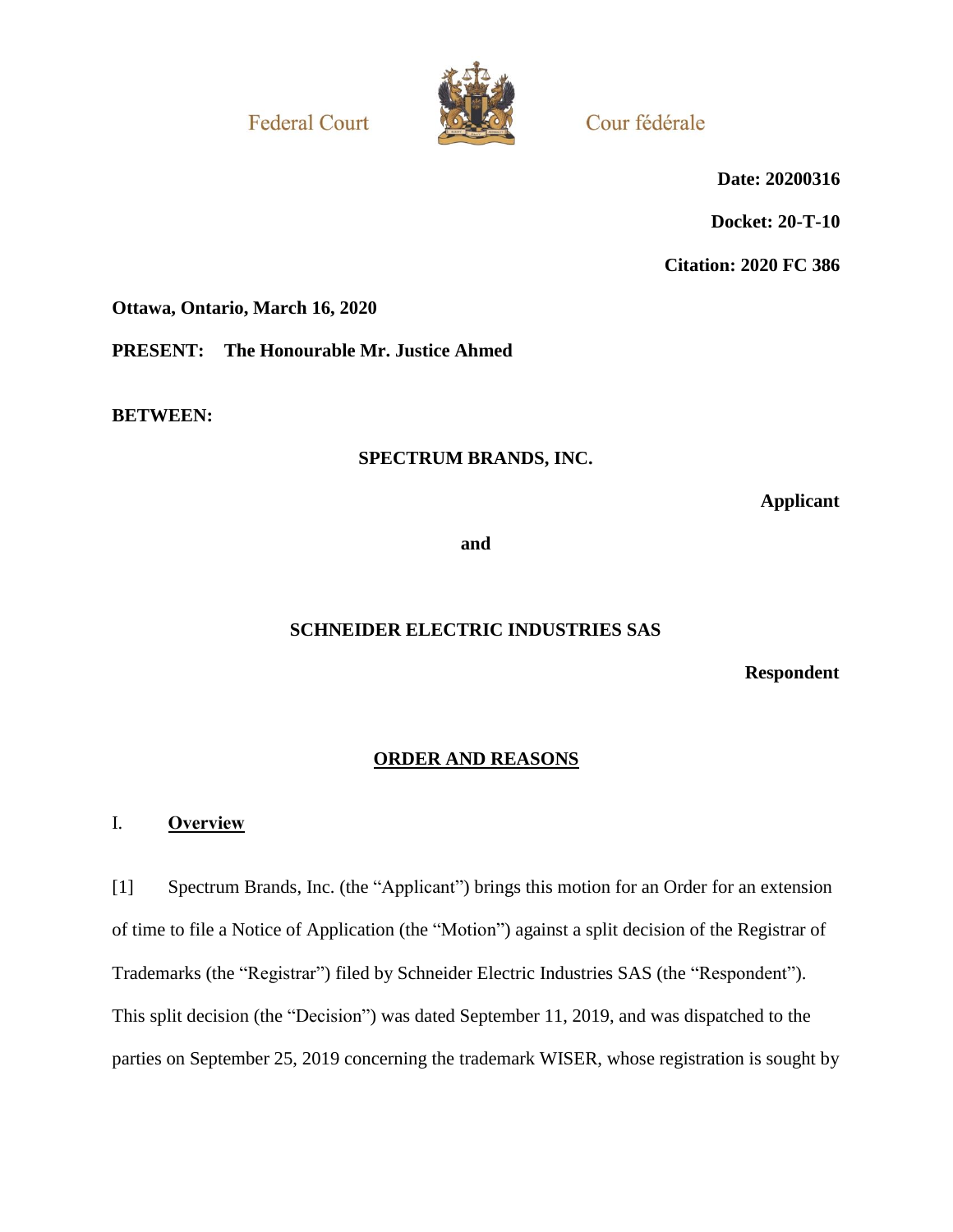the Respondent and had been opposed before the Registrar by the Applicant. The Decision refused, in part, the Respondent's application to register its trademark.

[1] The deadline for the Applicant to file a Notice of Application against the Decision was November 25, 2019. However, I note that this Motion was filed with the Court on February 21, 2020.

[2] For the reasons below, I find that the Applicant's Motion is dismissed as it does not satisfy the requirements to obtain an extension of time under the applicable criteria set out in the jurisprudence.

### II. **Facts**

[3] On September 11, 2019, the Registrar rendered a split decision, in which it refused, in part, an opposition by the Applicant against the Respondent's Canadian Trademark Application No. 1,556,162 for the trademark WISER.

[4] The Notice of the Registrar's Decision was dispatched to the parties on September 25, 2019.

[5] The Registrar refused the Respondent's application with respect to the following goods (the "Refused Goods"):

> *"contrôleurs de température; appareils et installations électriques de commande, de télécommande, de radiocommande et de gestion pour les appareils et installations électriques domestiques; écrans et interfaces de* commande *pour les appareils et installations électriques domestiques" ([TRANSLATION]: "temperature controllers; electric apparatus and installations for the control, remote control, radio control and management of household*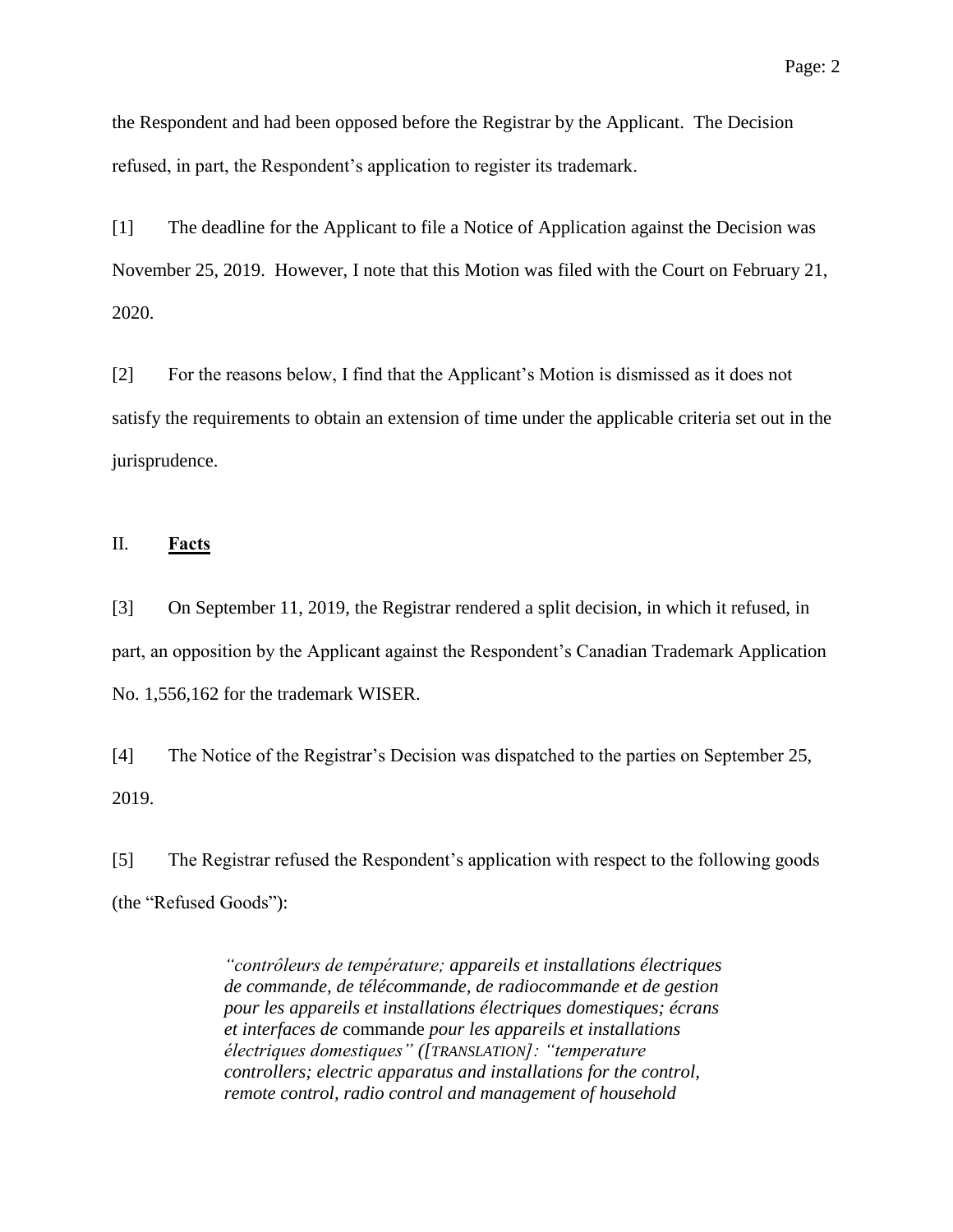*electric apparatus and installations; control interfaces and displays for household apparatus and installations").*

[6] The Registrar otherwise rejected the opposition with respect to the remaining goods and the services (the "Allowed Goods and Services"):

> *Electric apparatus and instruments, namely switches, press buttons, transfer switches, selector switches, all the foregoing excluding for door locks, door keys and related door hardware; plugs, sockets, power bars; transformers; programmers; timers; electric selectors excluding for door locks, door keys and related door hardware; light dimmers; meters; electric indicators excluding for door locks, door keys and related door hardware; electric displays excluding for door locks, door keys and related door hardware; apparatus for measuring the electricity generated by photovoltaic panels or wind turbines; electrical charge controllers; apparatus for testing electric car batteries; apparatus for testing electric generators; apparatus and instruments for measuring and regulating temperature, namely temperature sensors, thermostats, thermostat sensors, . . . . . apparatus and instruments for measuring and monitoring the consumption of electricity, water, gas; . . . . . transmitters, receivers, radio transmitters; apparatus for communication by computer terminal, namely modems, modem cards, computers, computer servers, computer interface cards, network interface cards, blank memory cards for computers, connection cables, namely audio cables, video cables, computer cables, network hubs, routers, Internet gateways; computer software for the design, encryption, management, control and remote control of electric installations, all the foregoing excluding for door locks, door keys and related door hardware.*

*Communication services in the fields of electric installations, electrical energy management and building management, namely transmission of information in the fields of electric installations, electrical energy management and building management via web browsers, Ethernet, communications buses and communications servers, transmission of data, namely texts, sounds, still and animated images, analog and digital signals via web browsers, Ethernet, communications buses and communications servers, formatting of data, namely texts, sounds, still and animated images, analog and digital signals and uploading of information (online) in the fields of electric installations, electrical energy management and building management in real time via web*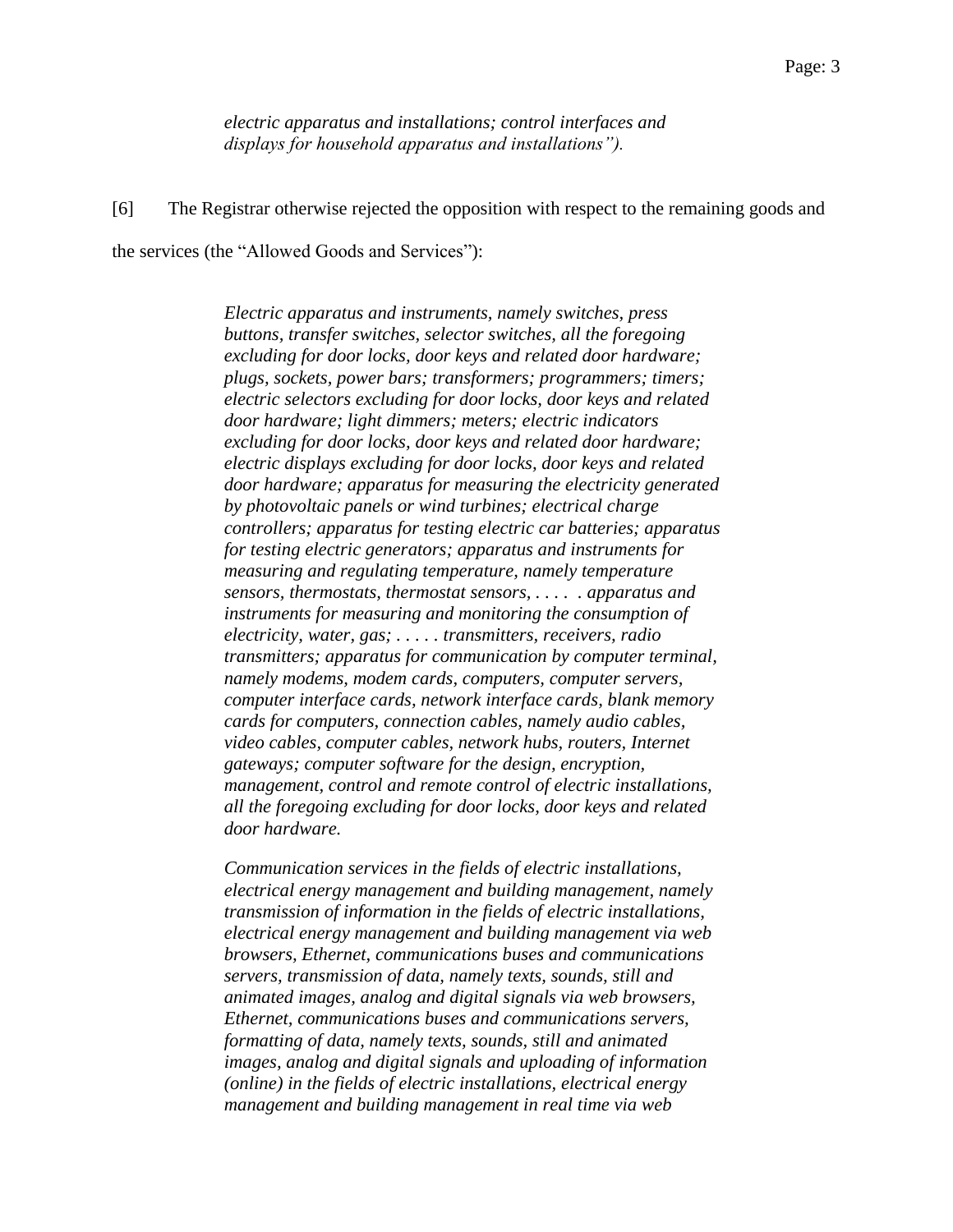*browsers, Ethernet, communications buses and communications servers. Consulting and audits related to energy efficiency; computer programming, computer software development and database design in the fields of electrical energy management and building management; design of computer portals; online provision of computer applications and computer software in the fields of electrical energy management and building management.*

[7] As each party was partly unsuccessful, the Applicant and Respondent both had a deadline of November 25, 2019 under section 56 of the *Trademarks Act*, RSC 1985, c T-13 (the "*Trademarks Act*") to contest the unfavourable part of the Decision before this Court.

[8] On November 25, 2019, the Respondent filed a Notice of Application challenging the Registrar's Decision with respect to the Refused Goods (File No. T-1906-19).

[9] Also, on November 25, 2019, a copy of the Respondent's Notice of Application was sent by fax to Gowling WLG (Canada) LLP, the Trademark agents for the Applicant.

[10] On or before November 25, 2019, the Applicant did not file a Notice of Application against any part of the Decision.

[11] On January 8, 2020, the Applicant filed a Notice of Appearance in the Respondent's Application with the consent of the Respondent.

[12] On January 10, 2020, the Respondent filed a motion on consent to an extension of time to file evidence in the Respondent's Application, so that parties could pursue settlement.

[13] On February 21, 2020, the Applicant filed this Motion for an extension of time to file its Notice of Application.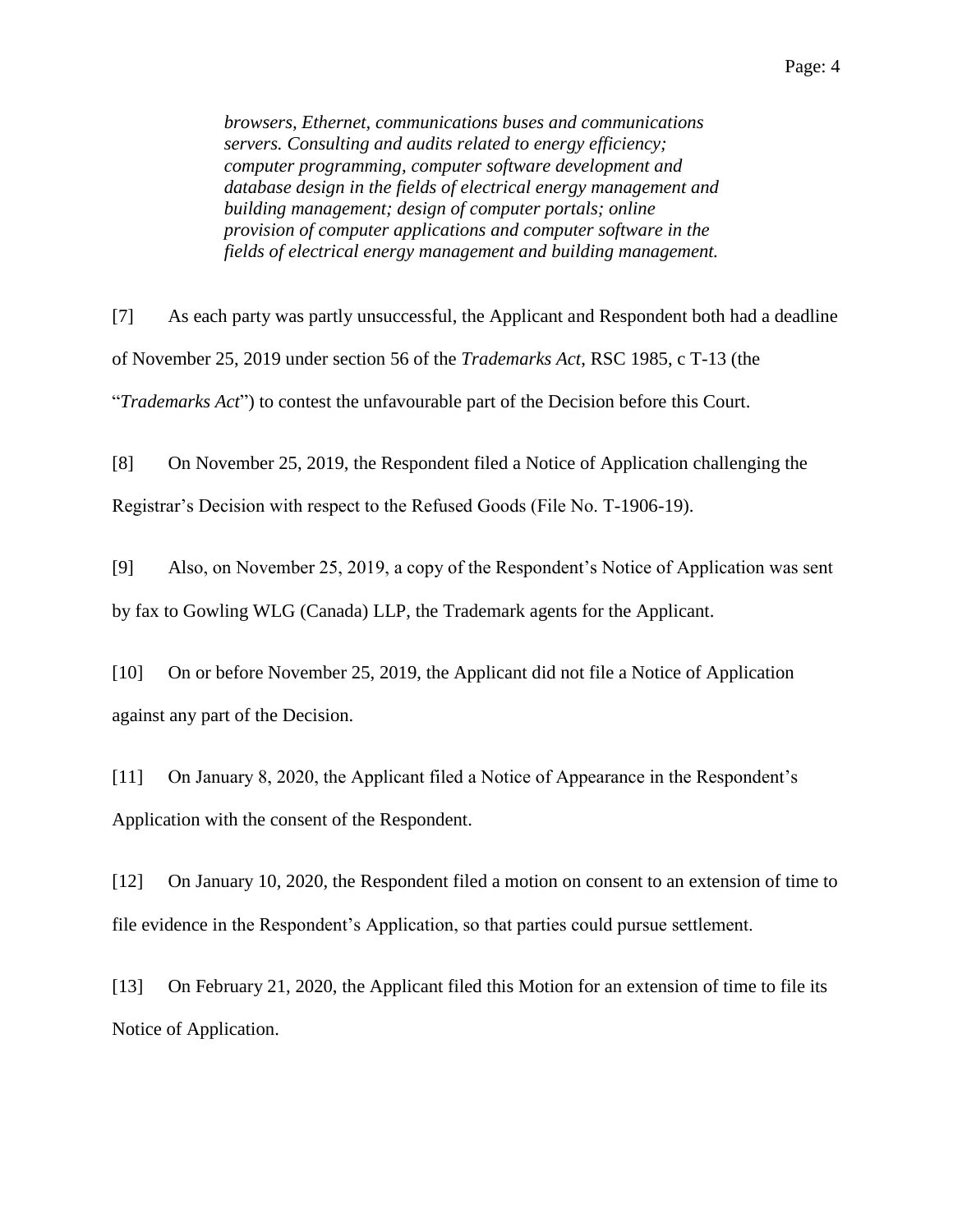### III. **Issue**

[14] Should the Applicant be granted an extension of time to file the Notice of Application attached as Schedule "B" to the Notice of Motion?

#### IV. **Analysis**

[15] Pursuant to section 56 of the *Trademarks Act*, the Applicant was to serve and file an appeal of the Decision by November 25, 2019, which was two months from the date on which the notice of the Decision was dispatched by the Registrar.

[16] As noted above, the Applicant's Motion was filed on February 21, 2020.

[17] Rule 8 of the *Federal Courts Rules*, SOR/98-106 (the "*Rules*") permits the Court, on a motion, to extend a period fixed by the *Rules*. Such a motion may be brought before or after the end of the period sought to be extended.

[18] The conditions to be satisfied by the moving party to obtain an extension of time were outlined in *Canada (Attorney General) v Hennelly*, 1999 CanLII 8190 (FCA) [*Hennelly*] at para 3 (See also *Centre Ice Ltd v National Hockey League* (1995), [1995] FCJ No. 1363, 101 FTR 303 at para 19). The test is whether the applicant has demonstrated:

- 1) a continuing intention to pursue his or her application;
- 2) that the application has some merit;
- 3) that no prejudice to the respondent arises from the delay; and
- 4) that a reasonable explanation for the delay exists.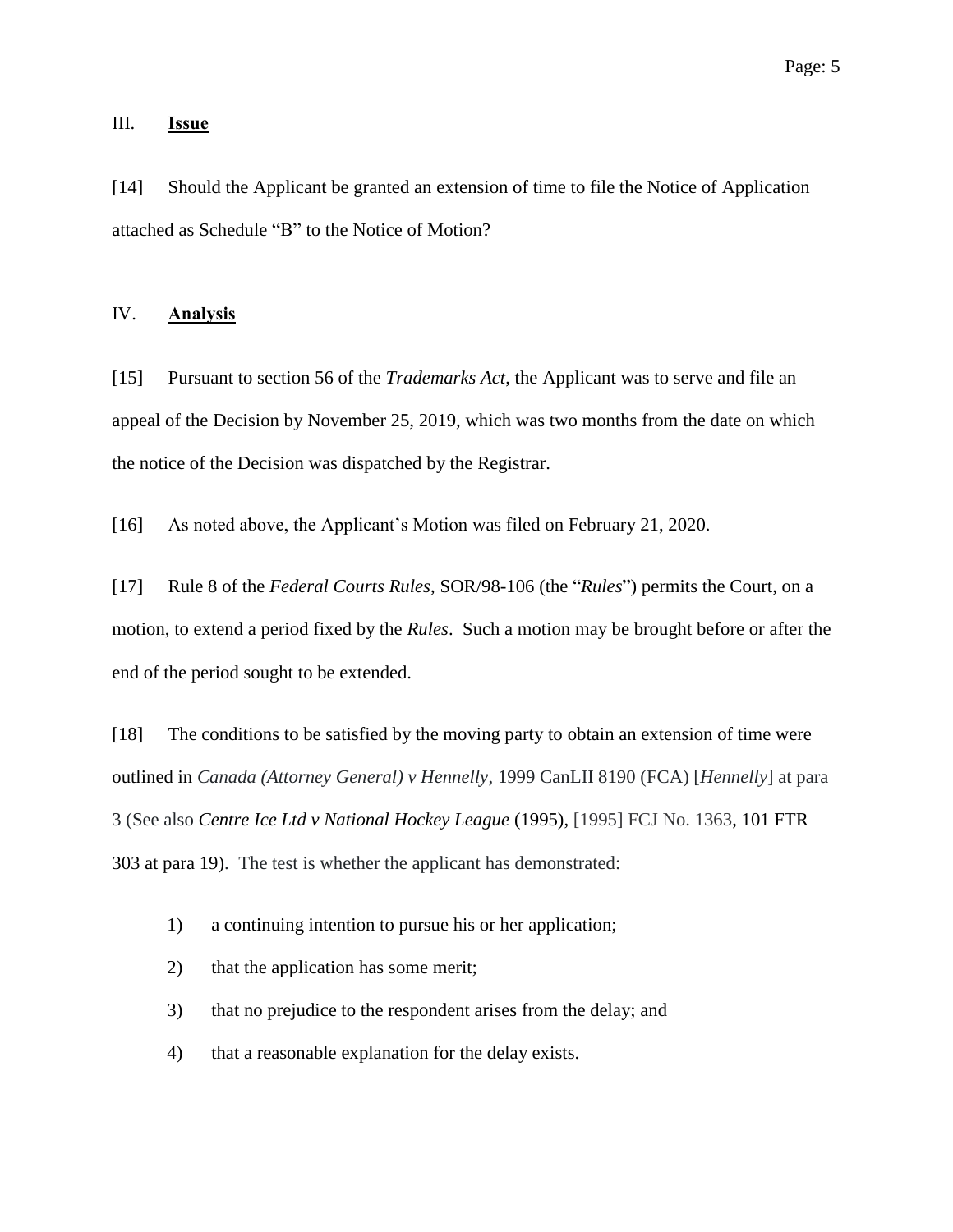[19] With regard to the first factor, the Applicant submits that it has had a continuing intention to respond to the Respondent's Application, and that this was evinced by filing a Notice of Appearance on January 8, 2020, and this Motion before the Court. However, in my view, the Applicant's intention to respond to the Respondent's Application is not a relevant consideration when determining the issue of the Applicant's intention to commence its own application within the appeal deadline. I find that the Applicant did not possess a continuing intention to pursue its application.

[20] Second, I find that the subject appeal does hold some merit, as it stems from a split decision from the Registrar, which has already been appealed.

[21] Third, I find the Respondent is not prejudiced by the extension being sought, as no substantive procedural steps have taken place in the Respondent's Application.

[22] On whether there was a reasonable explanation for the delay, the Applicant submits that there was a reasonable explanation because it took time to re-examine the Decision in light of the Respondent's Application during a "busy holiday season". The Applicant notes that the Notice of Application by the Respondent was filed just before the Thanksgiving holiday in the United States, that the Notice of Application was served on the Applicant on December 10, 2019, and that these two dates proceeded the holiday season.

[23] However, as noted by the Respondent, there is nothing inherently unpredictable about the period surrounding statutory holidays such as Thanksgiving Day or Christmas Day. Parties are aware of these dates well in advance, and should be expected to plan and work within time frames that include statutory holidays.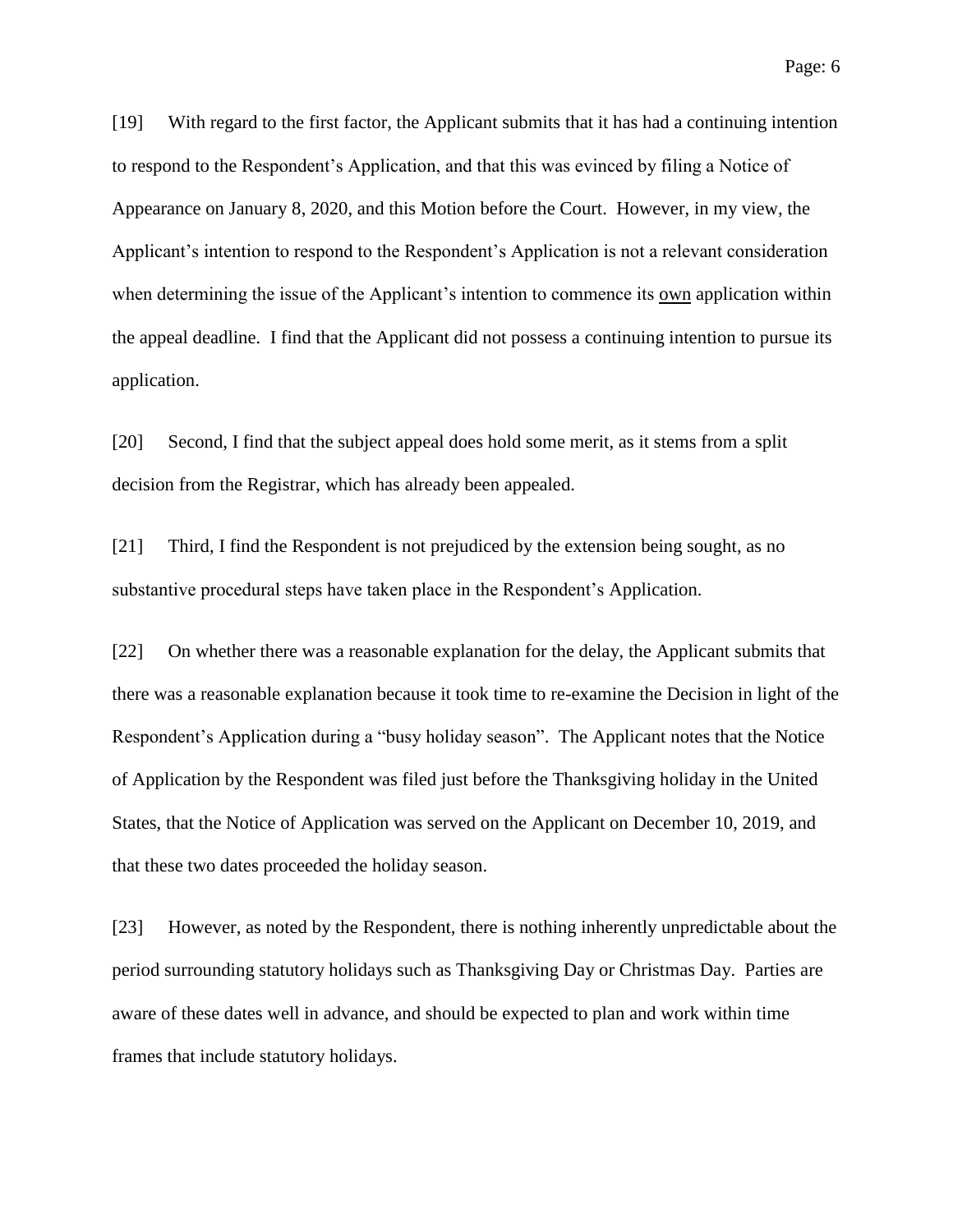[24] Moreover, the Applicant has not provided an explanation as to how the holiday season delayed the Applicant's decision to file a Notice of Application, or to request an extension of time. Furthermore, the Applicant has not provided an explanation for the delay in the period following the holiday season, i.e. January to February 20, 2020. Overall, I note that the time elapsed between November 25, 2019 and February 21, 2020 is even lengthier than the twomonth period set out in section 56 of the *Trademarks Act*, but the Applicant has not established a reasonable explanation for its delay.

# V. **Conclusion**

[25] The Applicant has failed to establish a continuing intention to pursue the application or to establish a reasonable explanation for its delay. The Applicant's Motion does not satisfy the requirements to obtain an extension of time under the applicable criteria and test set out in *Hennelly*.

[26] Accordingly, this motion is dismissed.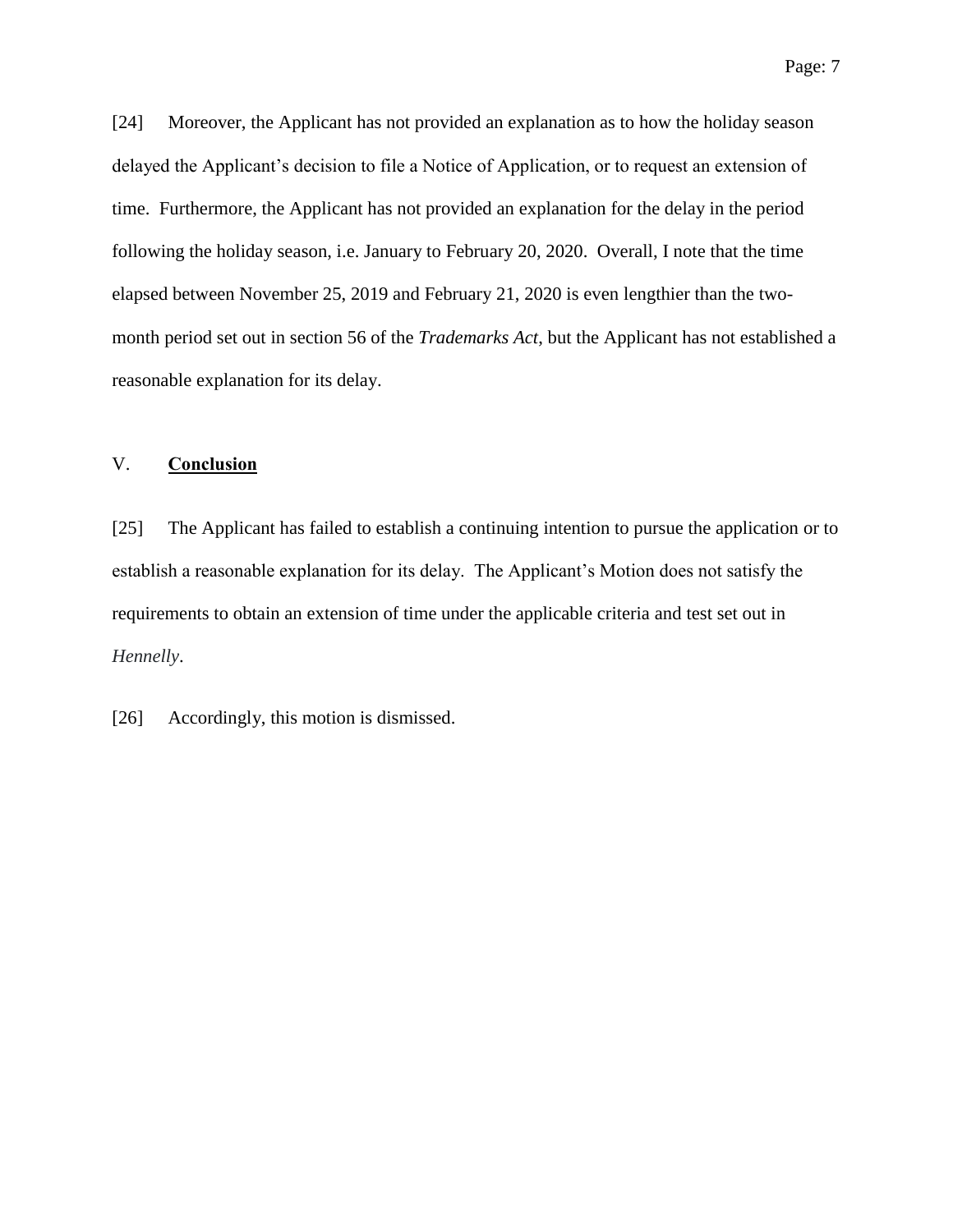# **ORDER in 20-T-10**

# **THIS COURT ORDERS that**:

1. The Applicant's motion for an extension of time to file the Notice of Application

is dismissed without costs.

"Shirzad A."

Judge